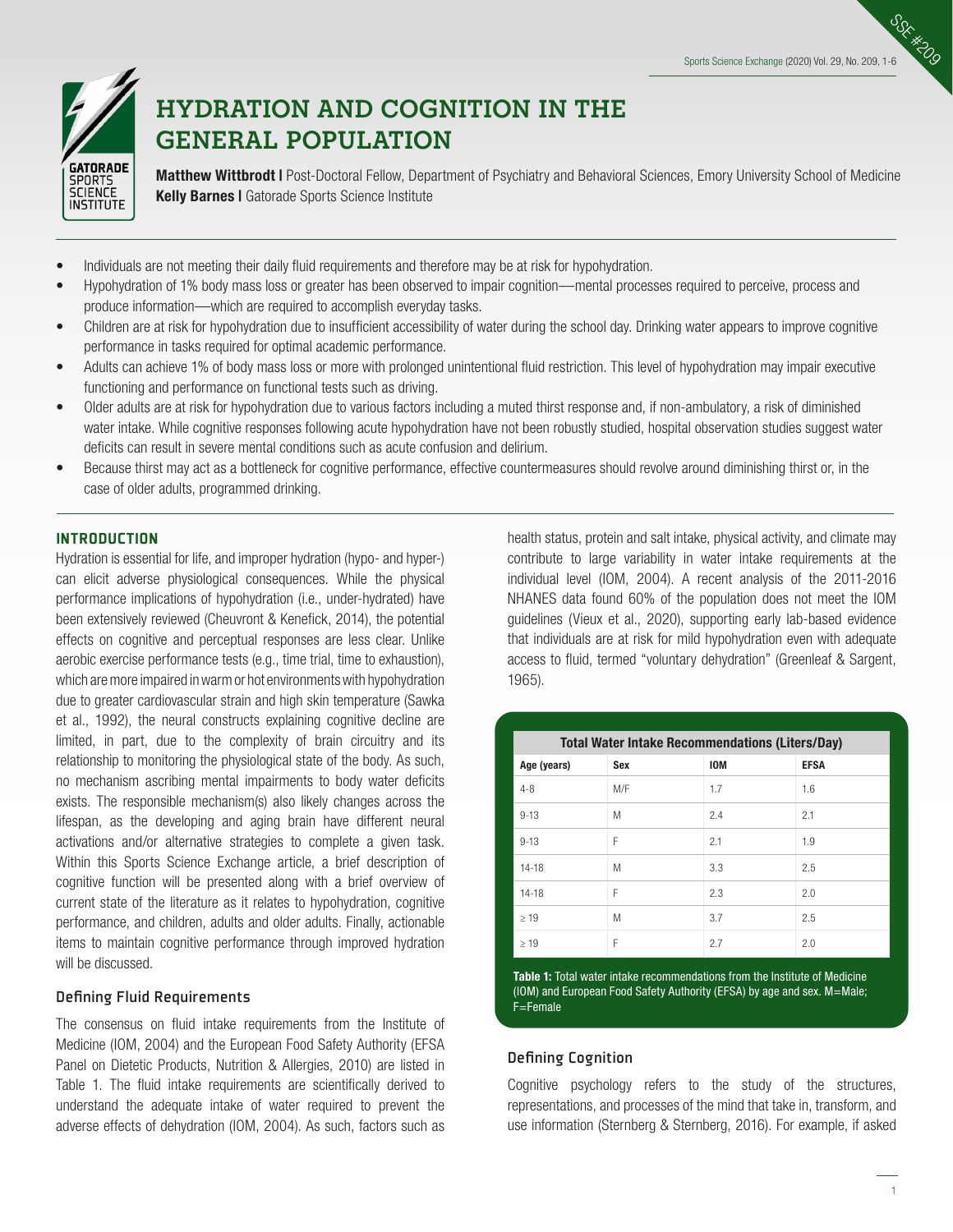to raise your hand when your name is called in a classroom, at each name spoken you are perceiving the auditory vocalization, recognizing the word as a name, accessing the knowledge of your name, deciding whether that name is yours, deciding whether you will raise your hand, and the controlling of your hand (should it be raised?). To assess cognitive performance, scientists have developed tests that stress specific aspects of cognitive processing. For example, a long-term memory task requires participants to listen to a paragraph and recall information about that paragraph 20-30 min later. In this task, aspects of cognitive processing beyond memory are minimized (i.e., the task should be easily heard, will not require a complex motor response) to isolate neural areas and processing related to memory. Quantifiable outcome measures such as accuracy or reaction time (i.e., speed of response) then provide objective measurements of performance. Ultimately, these tasks are important in facilitating our understanding of how hypohydration may impact cognitive performance by providing insights into which aspects of cognitive processing are most affected with body water deficits. Table 2 presents a sample of commonly assessed cognitive domains in the hypohydration literature; the definitions offered here are designed for practical understanding by individuals without a robust knowledge of cognitive psychology. Figure 1 presents an example of how multiple cognitive domains are required to accomplish the complex task of driving.

| <b>Cognitive Domain</b>   | <b>Definition of Domain</b>                                                                                                                                                                                                                                                                                |
|---------------------------|------------------------------------------------------------------------------------------------------------------------------------------------------------------------------------------------------------------------------------------------------------------------------------------------------------|
| Sensation & Perception    | Recognizing the surrounding physical world obtained through<br>sensory input (visual, auditory, etc.) followed by processing<br>(organizing, interpretation, selection) of that information.                                                                                                               |
| Motor Coordination        | Combination of body movements created to accomplish<br>the desired action that is smooth, efficient, well-timed and<br>appropriate for the environment where the individual is located.                                                                                                                    |
| Attention                 | Alternating: Shifting processing between tasks with different<br>cognitive demands<br>Divided: Attend to two different stimuli at the same time<br>Selective: Focus processing on only relevant stimuli in the<br>environment<br>Sustained: Maintain focus and performance on a relevant task<br>over time |
| Memory                    | Long-Term - Explicit (Declarative): Recall specific events<br>(episodic) or facts (semantic)<br>Long Term - Implicit (Non-Declarative): Subconscious<br>acquisition of information, often procedural<br>Working (Short-Term): Recall chunks of recent information.<br>temporary in nature                  |
| <b>Executive Eunction</b> | Executive ("higher-order") control over thoughts and actions<br>related to a goal. Also encompasses working memory,<br>attentional control, inhibition and flexibility between modes<br>of thought.                                                                                                        |
| Information Processing    | Process of perceiving stimulus, processing the important<br>features of the stimulus, selecting and executing the<br>appropriate response.                                                                                                                                                                 |
| Language/Verbal Skills    | Comprehension and production of letters, words, syntax<br>and grammar associated with the semantics/lexicon intended<br>for communication.                                                                                                                                                                 |

Table 2: Sample of commonly assessed cognitive domains in response to hypohydration (Sternberg & Sternberg, 2016; Wickens et al., 2004).

# **CHILDREN**

Children are at risk for hypohydration due to insufficient consumption of fluid with breakfast, barriers at school and reliance on adults for access to fluids. As a result, ~60% (range: 10-98%) of children, across 19 countries, were found to not meet the fluid intake guidelines (Suh & Kavouras, 2019). Supporting the lack of fluid with breakfast, reports found 62% of children aged 9-11 arrived at school hypohydrated (Bonnet et al., 2012). During the school day, which constitutes approximately half their waking hours, children consumed only 14% of their daily total fluid intake (Bottin et al., 2019). Factors contributing to low fluid consumption at school are numerous, but of primary concern is a lack of access to beverages and/or inadequate knowledge of school staff regarding benefits, such as maintaining cognitive performance, of adequate fluid intake (Molloy et al., 2008). School-based interventions also have mixed efficacy, as one study observed no effect of education on drinking behavior in children (5th -6th-grade students) although water intake increased due to increased accessibility (Drozdowska et al., 2020).

In general, children have been understudied with regard to how hypohydration can impact cognitive performance. Because brain development continues until adulthood, children may be more vulnerable to the acute effects of hypohydration compared to adults. One of the only intervention studies used exercise in the heat to elicit 1.6% body mass (BM) loss and found that performance, on an executive function task, was unchanged despite greater brain activity during the task (Kempton et al., 2011). The authors argued that these findings represent an inefficient brain, meaning a greater level of effort was required to maintain the same performance. Other observational studies have found hydrated children performed better on a cognitive test battery compared to dehydrated children, with the strongest benefits of hydration occurring during the working memory task (Bar-David et al., 2005).

There is also strong evidence that drinking water  $(250 - 1,000 \text{ mL})$  has acute benefits to cognitive performance in children. Many reports have suggested drinking water improves performance in memory tasks such as working memory (Benton & Burgess, 2009), and visual (semantic) memory (Edmonds & Burford, 2009), although some studies suggest there is no effect (Edmonds & Jeffes, 2009). Studies on attention are also mixed, with some studies finding benefits of drinking water on visual attention (Chard et al., 2019; Edmonds & Burford, 2009; Edmonds & Jeffes, 2009) but others not finding benefits during sustained attention tasks (Benton & Burgess, 2009). However, children who were provided 200 mL of water on three occasions were more attentive to their school work, suggesting a practical benefit of drinking water (Benton, 2011).

# ADULTS

Adults who limit water intake over 24 h can lose  $\geq$  1% BM with greater losses elicited with exercise and/or heat exposure (Stachenfeld et al., 2018). A recent meta-analysis completed in adults who lost  $\geq 1\%$  BM as a result of exercise, exercise  $+$  heat stress, heat stress or fluid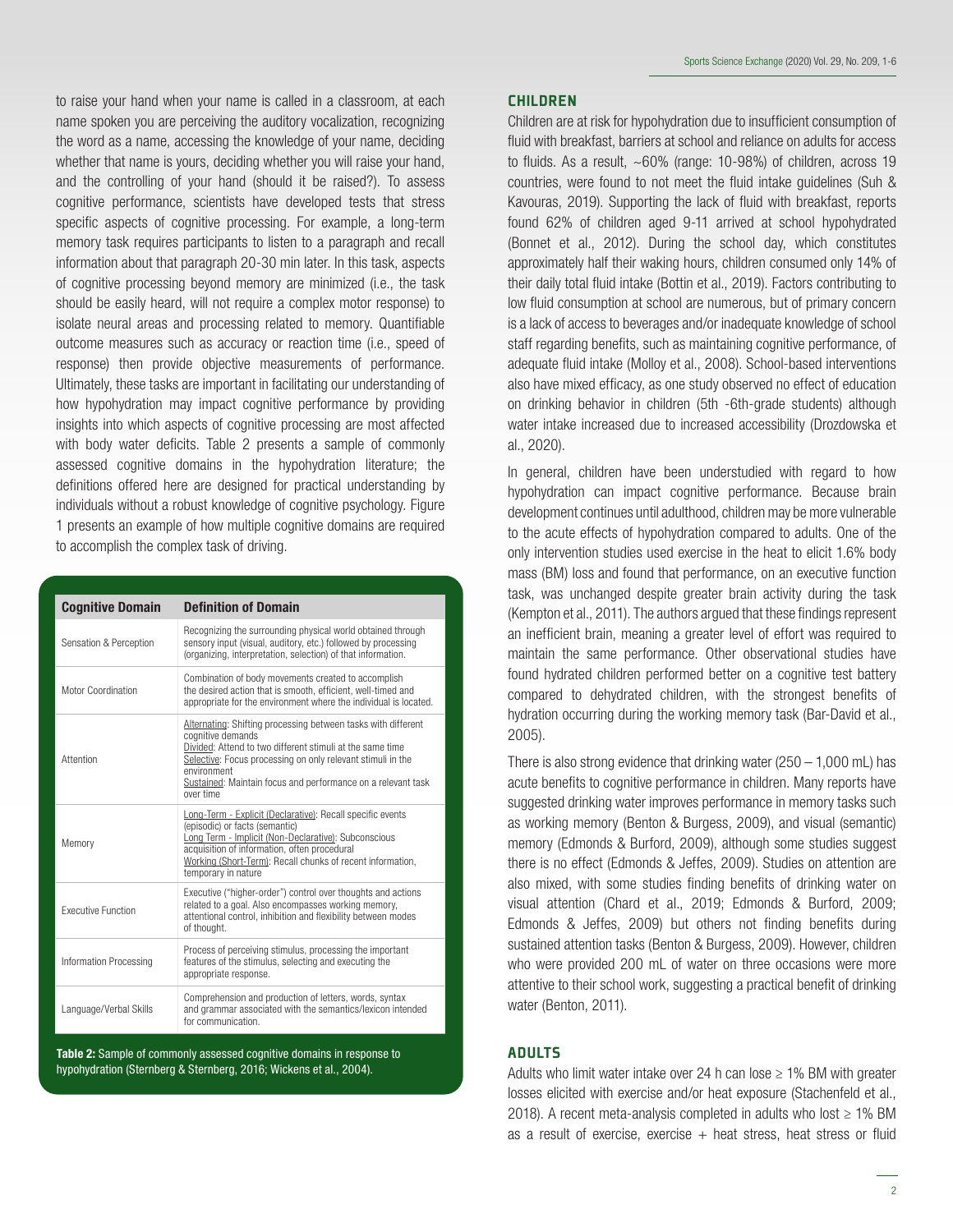

restriction (Wittbrodt & Millard-Stafford, 2018a) found that hypohydration resulted in, (1) a small but significant overall impairment in cognitive performance, (2) greater cognitive impairments in higherorder domains such as executive function and attention compared to simple reaction time-based tests, and (3) greater cognitive impairments with  $>$  2% BM loss. Specific to this review, healthy adults losing  $\geq$  1% BM via free-living conditions (i.e., restricting fluid intake) or with simple exercise (no heat stress), had small but significant decreases in overall cognitive performance. While the small effect is likely due, in part, to the large variability among studies (e.g., different cognitive testing or hypohydration protocols), individual reports have indicated that hypohydration resulting from fluid restriction and/or exercise without added heat stress can impair executive function and spatial problem solving (Stachenfeld et al., 2018), working memory (Patel et al., 2007) and driving simulator performance (Watson et al., 2015).

Of the studies that found cognitive decrements with hypohydration using fluid restriction, it appears that executive functions were most impacted. This has been shown both during highly complex occupational simulation studies such as driving (Watson et al., 2015) and flight simulation (Lindseth et al., 2013) along with executive function-specific tasks (Stachenfeld et al., 2018). The occupational tasks are an intriguing look into human cognitive capacity following hypohydration, as they model complex behavior; that is, how can hypohydrated individuals simultaneously process multiple stimuli requiring perception, decision, memory and motor coordination. Within the occupationalspecific studies, a couple of findings are of note. First, during prolonged driving, mild hypohydration (1.1% BM loss) more than doubled the

overall number of driving mistakes (e.g., braking too late, drifting out of lane; 47 vs. 101) (Watson et al., 2015). Second, significant differences between the hypohydration and hydration conditions occurred only after 30 min, suggesting greater errors were due, in part, to the prolonged nature of the task. Additionally, the study by Lindseth et al. (2013) observed  $> 2x$  the number of errors in a flight simulator with 1-3% BM loss, indicating that even highly practiced tasks can be impaired by hypohydration. This is an important finding, as hypohydration appears to increase mental workload as observed in brain imaging studies (Kempton et al., 2011; Watson et al., 2015; Wittbrodt et al., 2018b), which contribute to cognitive impairments (Wickens, 2008). Training decreases both the perceived (i.e., how difficult was the task?) and measured (i.e., brain activation levels) workloads during a given task (Borghini et al., 2013), and therefore these findings indicate hypohydration-mediated task impairments can occur independent of task proficiency.

While occupational task simulations provide invaluable feedback in "real-world" scenarios, tasks assessing discrete cognitive domains provide insight into how specific aspects of information processing are impaired by hypohydration. For example, in an assessment of a variety of cognitive domains, only the executive function tasks were impaired by hypohydration resulting from 24 h of fluid restriction (Stachenfeld et al., 2018). One specific executive function task affected was a test of paired associative learning. For example, if provided a list of state-color pairs (e.g., Michigan-Blue, New Hampshire-Green), one version of the task would ask participants to respond with the correct color if provided the state name. These cognitive processes are involved in learning and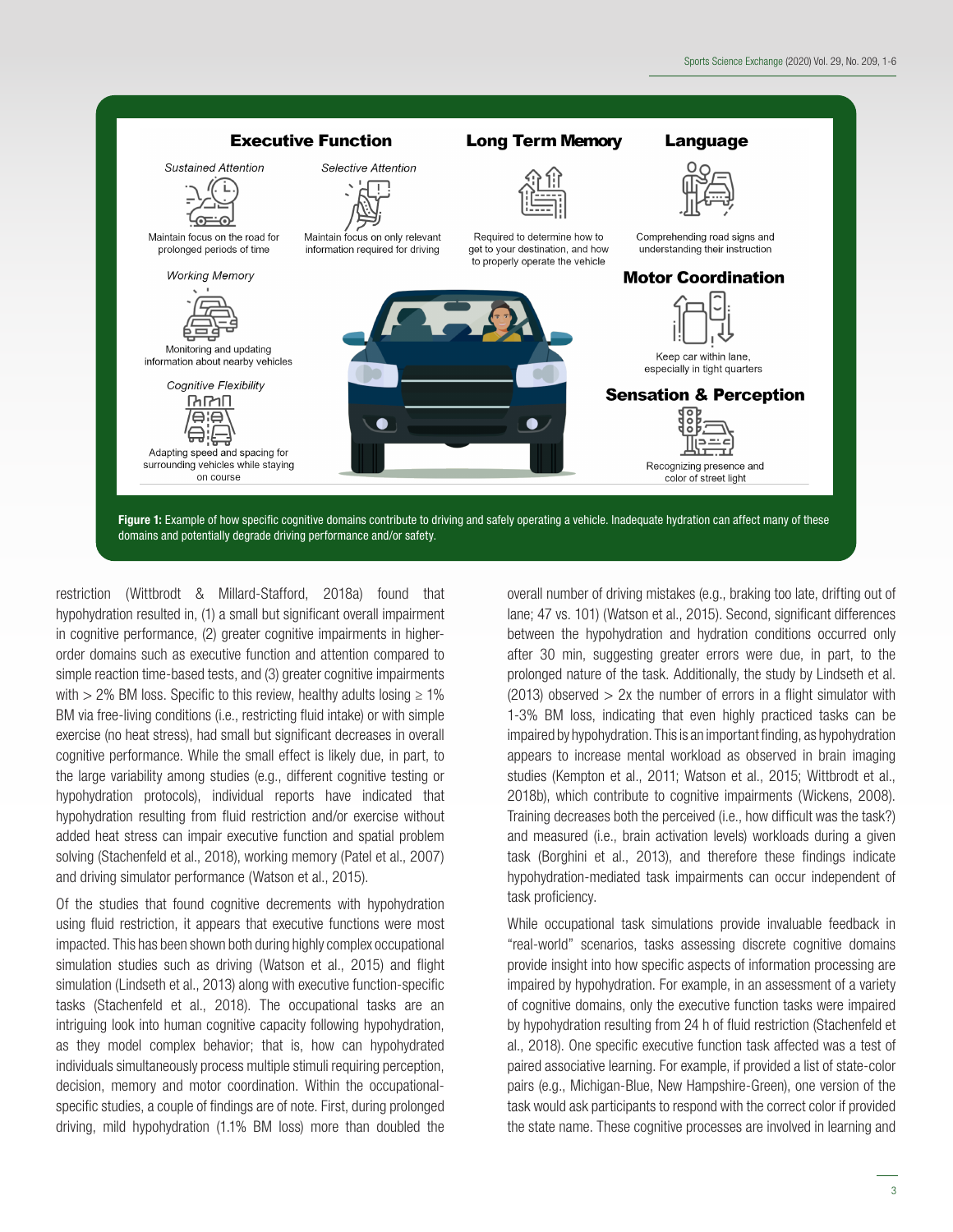formulating relationships between items, which impacts most aspects of daily life. The other test impaired by hypohydration, the Groton Maze Learning Task, requires subjects to learn a sequence of dots presented on a grid. This is a test of visuospatial executive function and suggests the ability to learn and remember visuospatial patterns is impaired by hypohydration (Papp et al., 2011). This finding is reinforced by subsequent studies observing impairments in golf-specific distance judgment with fluid restriction of 12 h (Smith et al., 2012).

However, not all studies observe cognitive impairments with fluid restriction. For example, in a sample of males and females undergoing 28 h of fluid restriction (2.6% BM loss), hypohydration did not impact overall cognitive performance on a multi-domain cognitive battery (Szinnai et al., 2005). Furthermore, brain activity was not impacted during a task of information processing, conflicting with other studies finding increased brain activity with hypohydration. Interestingly, sex differences were observed with hypohydration (Szinnai et al., 2005). In a serial addition and Stroop (working memory, executive function) tasks, females had a slowing of reaction time (impaired performance) whereas men had a faster reaction time (increased performance). Unfortunately, few other studies have examined sex differences in cognitive performance following a bout of fluid restriction.

In addition to the objective performance measures collected in cognitive batteries (e.g., reaction time, accuracy), there has been a concerted effort to quantify the subjective feelings of individuals while hypohydrated. Indeed, many studies have observed deteriorated changes in subjective and affective feeling, often labeled as "changes in mood," following fluid restriction of as little as 12 h (Pross et al., 2013). Some researchers have suggested the perceptual changes with hypohydration may contribute to and/or explain degradations in cognitive performance. This relationship may be modality-specific; that is, during fluid restriction protocols, worsened feelings may occur as a function of time whereas exercising in the heat may elicit similar changes through increased core temperature and/or greater perceived effort. For example, Petri et al. (2006) measured cognitive and affective change every 3 h throughout a day of fluid restriction (500 g/24 h) and observed continual decreases in global cognition and increases in ratings of energy required to complete the cognitive assessment. Lastly, other studies have identified that hypohydration  $(≥ 1%$  BM loss) alters specific symptoms related to worsened self-appraisal such as feelings of headache, decreased alertness, difficulty concentrating and greater fatigue (Shirreffs et al., 2004).

Like research in children, drinking water may restore cognitive decline brought on by hypohydration. Seminal work in adults by Denton and colleagues (Denton et al., 1999; Egan et al., 2003) have provided evidence that water, either swallowed or not, can decrease activation within the anterior cingulate, the thirst center in the brain. Importantly, the particular area of the anterior cingulate affected by thirst is involved in emotional perception and cognition (Devinsky et al., 1995). Therefore, this region may be a "bottleneck" in the competition between resources required to manage the thirst sensation and accomplish cognitive processing. For example, Edmonds et al. (2013) found drinking 500 mL of water following an overnight fast improved cognitive performance compared to the non-drinking trial only in the individuals experiencing the greatest severity of thirst. Drinking small volumes of water (150 mL) eliciting a negligible impact on fluid regulation improved cognitive performance which was mediated, in part, by changes in thirst and osmolality (Benton et al., 2016). These studies indicate that the presence of thirst may impair cognitive performance and therefore correcting this sensation may have beneficial effects.

#### OLDER ADULTS

There is a distinct lack of evidence on whether hypohydration may uniquely impair cognitive functioning in older adults  $(> 60 \text{ y})$ . There is reason to believe cognitive faculties in older adults are disproportionately affected by hypohydration, such as a greater risk for acute confusion and delirium, which can lead to increased duration and severity of hospital stays (Inouye, 2006; Warren et al., 1994). Specifically, acute confusion is a mental condition consisting of increased irritability, distracted thinking and memory impairments, which have severe functional implications (Mentes & Buckwalter, 1997). Furthermore, older adults are at greater risk for hypohydration given several factors outlined previously (Kenney & Chiu, 2001; Lavizzo-Mourey, 1987; Spangler et al., 1984) including, (1) decreased concentration capacity of the kidney, (2) decreased efficacy of arginine vasopressin receptors in the kidney, (3) lower total body water due to reduced muscle mass (by  $\sim$ 8%), (4) a muted thirst response to both hypovolemia and hypertonicity, (5) potential for diminished water intake if non-ambulatory, (6) prescription medications (e.g., loop diuretics) which alter water balance, and (7) taste preferences in beverages. These factors, in combination with other variables such as a greater risk for acute illness, infections and fever, are likely why community-based studies in older adults find an increased rate of hypohydration (Suhr et al., 2004).

With aging, it is difficult to understand the independent effects of hypohydration on cognitive performance without the context of the underlying neural systems. Older adults may present with age-related changes in the brain, such as decreased total brain volume and increased brain ventricle volumes, resulting from shrinking of the surrounding brain structures (Coffey et al., 1992). Along with the changes in brain structures (Carlson et al., 2008), aging presents other known neurobiological challenges, such as decreased concentration of the neurotransmitter acetylcholine (Sfera et al., 2016), which may partially explain the well-described decline in cognitive (Miquel et al., 2018) and motor (Buch et al., 2003) function.

To date, the limited studies in older adults present conflicting data regarding the effects of hypohydration on cognitive performance. In a sample of older adults ( $\geq 50$  y) undergoing bowel preparation for a colonoscopy, no significant executive function decrements were observed despite a loss of 2% BM (Ackland et al., 2008). However, the nature of fluid loss is likely dissimilar to those elicited via sweat or lack of fluid ingestion. In a fluid restriction study, community-dwelling older  $(50 - 82)$  v) adults were observed to have slower psychomotor speed along with a modest decrease in working memory performance (Suhr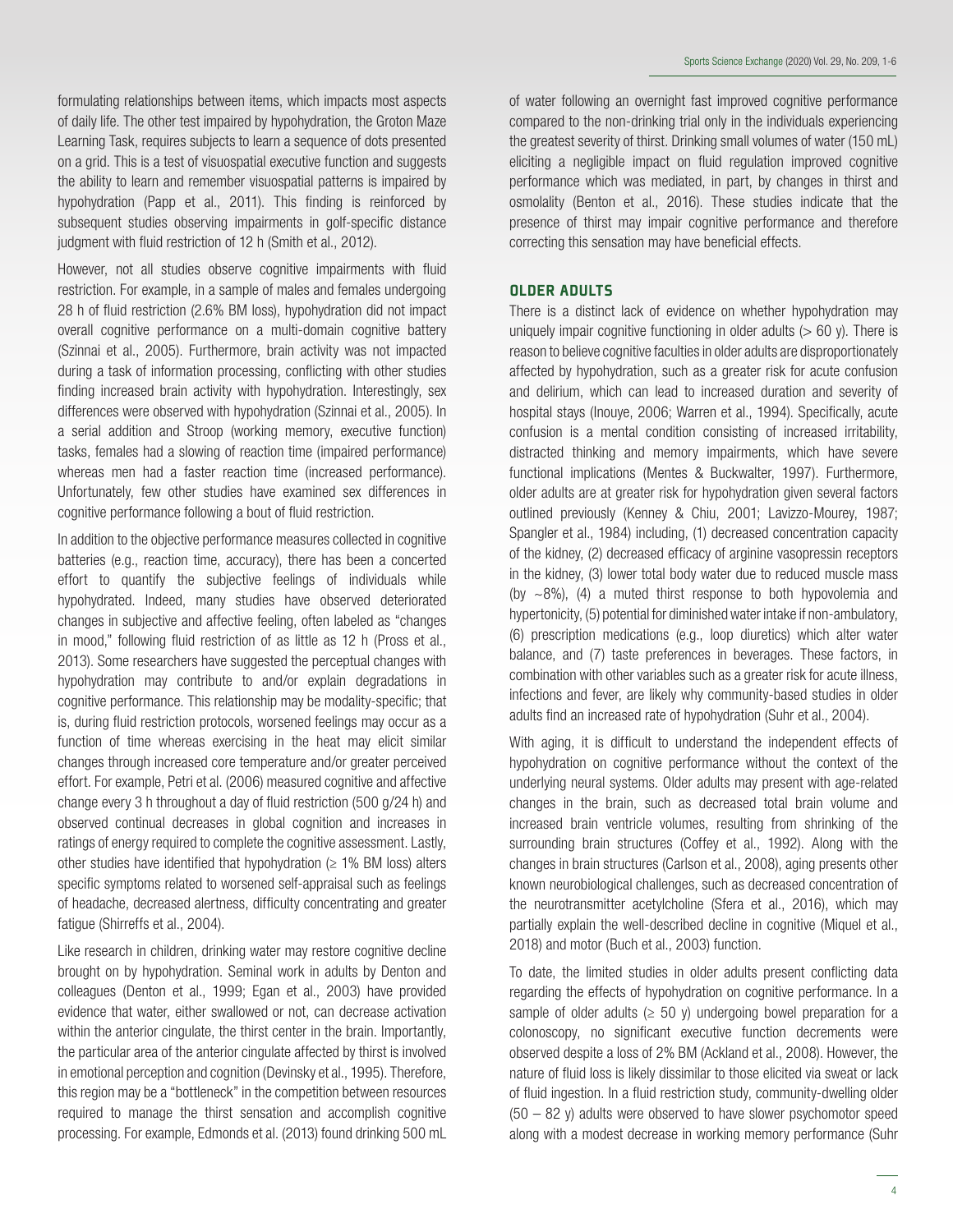et al., 2004). Furthermore, when attempting to model both psychomotor and working memory responses, the addition of hydration status significantly improved the model fit suggesting hydration status was related to the performance on the tasks (Suhr et al., 2004).

Additionally, observational studies have also found evidence of cognitive impairment with insufficient body water in older adults. When employing blood urea nitrogen to creatinine ratio as a proxy for hydration status (increased  $=$  greater hypohydration), an increased ratio was independently associated with a doubling of the risk to develop delirium (Inouye et al., 1993). In more free-living conditions, a post-hoc analysis of the 2011-2014 NHANES data found lower serum osmolarity (indicating improved hydration) was associated with better scores on the digit-symbol substitution test (attention, processing speed) in olderaged women but not men (Bethancourt et al., 2019).

While the current data is limited both in scope and volume, older adults are likely challenged in some capacity by the effects of hypohydration. The literature indicates hypohydration may be related to, at a minimum, worse executive processing and attention with more severe cases potentially manifesting in clinical conditions such as delirium (Inouye, 2006). How acute changes to hydration status (e.g., sweating during outdoor activity) alter the cognitive systems in older adults is currently unclear. Because older adults are already at risk for impairments in motor coordination (Buch et al., 2003), it is likely important to mitigate the potential influence of hypohydration, specifically concerning tasks observed to be at risk with body water deficits (e.g., driving) (Watson et al., 2015). Therefore, older adults  $(> 60 \text{ y})$  should be encouraged to maintain adequate hydration and, with respect to the diminished thirst sensation, may require cognitive strategies to consume adequate volumes of fluid (Table 1) such as filling a vessel with the daily allotment of water.

#### PRACTICAL APPLICATION & SUMMARY

In summary, previous studies indicate fluid restriction can impair cognitive performance. Across the studies observing cognitive impairments with hypohydration, higher-order aspects of executive processing (executive function, attention, memory) appear more at risk than other tasks such as simple reaction time. The exact mechanism explaining these findings is unknown; however, the data in children and adults indicates quenching the thirst sensation may be an effective countermeasure and should be encouraged both at home and work/ school. For children, accessibility to water during the school day and education of teachers/staff appear important to improving hydration status. In older adults, the consequences of hypohydration may be more severe (e.g., delirium, acute confusion) and, in combination with a less sensitive thirst sensation and other factors challenging hydration status, suggests other strategies, such as programmed drinking, may be beneficial.

Kelly Barnes is employed by the Gatorade Sports Science Institute, a division of PepsiCo, Inc. The views expressed are those of the authors and do not necessarily reflect the position or policy of PepsiCo, Inc.

.

#### **REFERENCES**

- Ackland, G.L., J. Harrington, P. Downie, J.W. Holding, D. Singh-Ranger, K. Griva, M.G. Mythen and S.P. Newman (2008). Dehydration induced by bowel preparation in older adults does not result in cognitive dysfunction. Anesth. Analg. 106:924-929.
- Bar-David, Y., J. Urkin, and E. Kozminsky (2005). The effect of voluntary dehydration on cognitive functions of elementary school children. Acta Paediatr. 94:1667-1673.
- Benton, D. (2011). Dehydration influences mood and cognition: a plausible hypothesis? Nutrients 3:555-573.
- Benton, D., and N. Burgess (2009). The effect of the consumption of water on the memory and attention of children. Appetite 53:143-146.
- Benton, D., K.T. Jenkins, H.T. Watkins, and H.A. Young (2016). Minor degree of hypohydration adversely influences cognition: a mediator analysis. Am. J. Clin. Nutr. 104:603-612.
- Bethancourt, H.J., W.L. Kenney, D.M. Almeida, and A.Y. Rosinger (2019). Cognitive performance in relation to hydration status and water intake among older adults, NHANES 2011-2014. Eur. J. Nutr. E-pub ahead of print. PMID: 31776660.
- Bonnet, F., E.M. Lepicard, L. Cathrin, C. Letellier, F. Constant, N. Hawili, and G. Friedlander (2012). French children start their school day with a hydration deficit. Ann. Nutr. Metab. 60:257-263.
- Borghini, G., P. Arico, L. Astolfi, J. Toppi, F. Cincotti, D. Mattia, P. Cherubino, G. Vecchiato, A.G. Maglione, I. Graziani, and F. Babiloni (2013). Frontal EEG theta changes assess the training improvements of novices in flight simulation tasks. Conf. Proc. IEEE Eng. Med. Biol. Soc. 6619-6622.
- Bottin, J.H., C. Morin, I. Guelinckx, and E.T. Perrier (2019). Hydration in children: What do we know and why does it matter? Ann. Nutr. Metab. 74(suppl 3):11-18.
- Buch, E.R., S. Young, and J.L. Contreras-Vidal (2003). Visuomotor adaptation in normal aging. Learn. Mem. 10:55-63.
- Carlson, N.E., M.M. Moore, A. Dame, D. Howieson, L.C. Silbert, J.F. Quinn, and J.A. Kaye (2008). Trajectories of brain loss in aging and the development of cognitive impairment. Neurology 70:828-833.
- Chard, A.N.,V. Trinies, C.J. Edmonds, A. Sogore, and M.C. Freeman (2019). The impact of water consumption on hydration and cognition among schoolchildren: Methods and results from a crossover trial in rural Mali. PloS One 14:e0210568.
- Cheuvront, S., and R. Kenefick (2014). Dehydration: physiology, assessment, and performance effects. Compr. Physiol. 4:257-285.
- Coffey, C.E., W.E. Wilkinson, L. Parashos, S.A. Soady, R.J. Sullivan, L.J. Patterson, G.S. Figiel, M.C. Webb, C.E. Spritzer, and W.T. Djang (1992). Quantitative cerebral anatomy of the aging human brain A cross‐sectional study using magnetic resonance imaging. Neurology 42:527- 527.
- Denton, D., R. Shade, F. Zamarippa, G. Egan, J. Blair-West, M. McKinley, and P. Fox (1999). Correlation of regional cerebral blood flow and change of plasma sodium concentration during genesis and satiation of thirst. Proc. Natl. Acad. Sci. USA 96:2532-2537.
- Devinsky, O., M.J. Morrell, and B.A. Vogt (1995). Contributions of anterior cingulate cortex to behaviour. Brain, 118:279-306.
- Drozdowska, A., M. Falkenstein, G. Jendrusch, P. Platen, T. Luecke, M. Kersting, and K. Jansen (2020). Water consumption during a school day and children's short-term cognitive performance: The cognidrop randomized intervention trial. Nutrients 12:1297. E-pub ahead of print. PMID: 32370147.
- Edmonds, C.J., and D. Burford (2009). Should children drink more water?: the effects of drinking water on cognition in children. Appetite 52:776-779.
- Edmonds, C.J., and B. Jeffes (2009). Does having a drink help you think? 6-7-Year-old children show improvements in cognitive performance from baseline to test after having a drink of water. Annetite 53:469-472.
- Edmonds, C.J., R. Crombie, and M.R. Gardner (2013). Subjective thirst moderates changes in speed of responding associated with water consumption. Front. Hum. Neurosci. 7:363.
- EFSA Panel on Dietetic Products, Nutrition., & Allergies. (2010). Scientific opinion on dietary reference values for water. EFSA J. 8:1459.
- Egan, G., T. Silk, F. Zamarripa, J. Williams, P. Federico, R. Cunnington, L. Carabott, J. Blair-West, R. Shade, M. McKinley, M. Farrell, J. Lancaster, G. Jackson, P. Fox, and D. Denton (2003). Neural correlates of the emergence of consciousness of thirst. Proc. Natl. Acad. Sci. USA 100:15241-15246.

Greenleaf, J.E., and F. Sargent (1965). Voluntary dehydration in man. J. Appl. Physiol. 20:719-724. Inouye, S. (2006). Delirium in older persons. N. Eng. J. Med. 354:1157-1165.

- Inouye, S.K., C.M. Viscoli, R.I. Horwitz, L.D. Hurst, and M.E. Tinetti (1993). A predictive model for delirium in hospitalized elderly medical patients based on admission characteristics. Ann. Intern. Med. 119: 474-481.
- IOM. (2004). Dietary reference intakes for water, potassium, sodium, chloride, and sulfate. Washington, DC: National Academies Press.
- Kempton, M., U. Ettinger, R. Foster, S. Williams, G. Calvert, A. Hampshire, F.O. Zelaya, R.L. O'Gorman, T. McMorris, A.M. Owen and M. Smith (2011). Dehydration affects brain structure